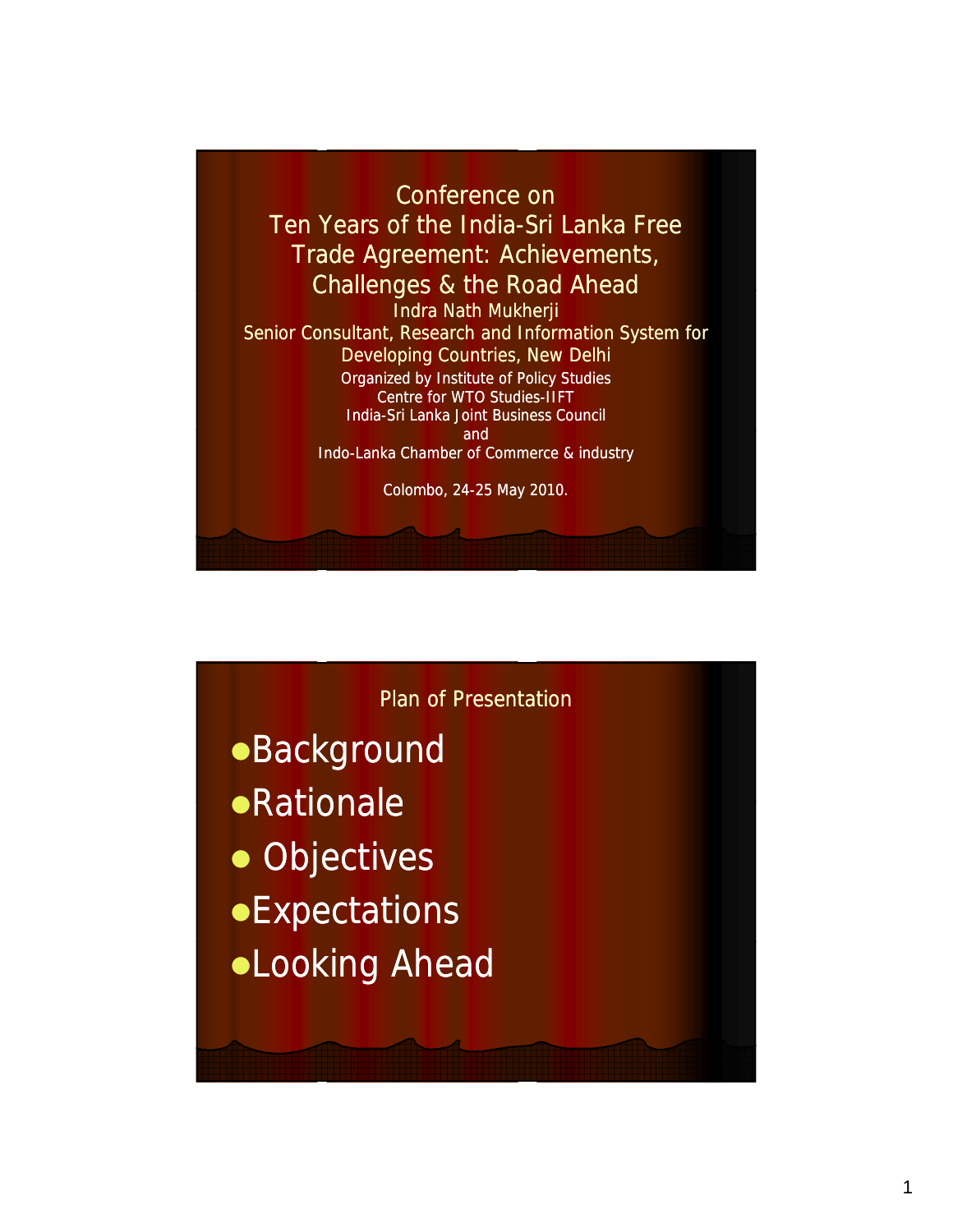# **Background**

- Long before bilateralism in trade relations became the most prevalent tool<br>of commerce among developed and developing countries and between<br>them since the beginning of the new millennium, India had a long track<br>record of
- The Agreement provides for duty free as well as duty preference access for<br>the goods manufactured in the two countries. With the coming into<br>operation of the Agreement, both the countries have listed products for<br>immedia out its tariffs on a large number of items within a period of three years (2003). Sri Lanka has done likewise in eight years (2008). Both the countries have drawn up Negative Lists in respect of which no duty concessions w

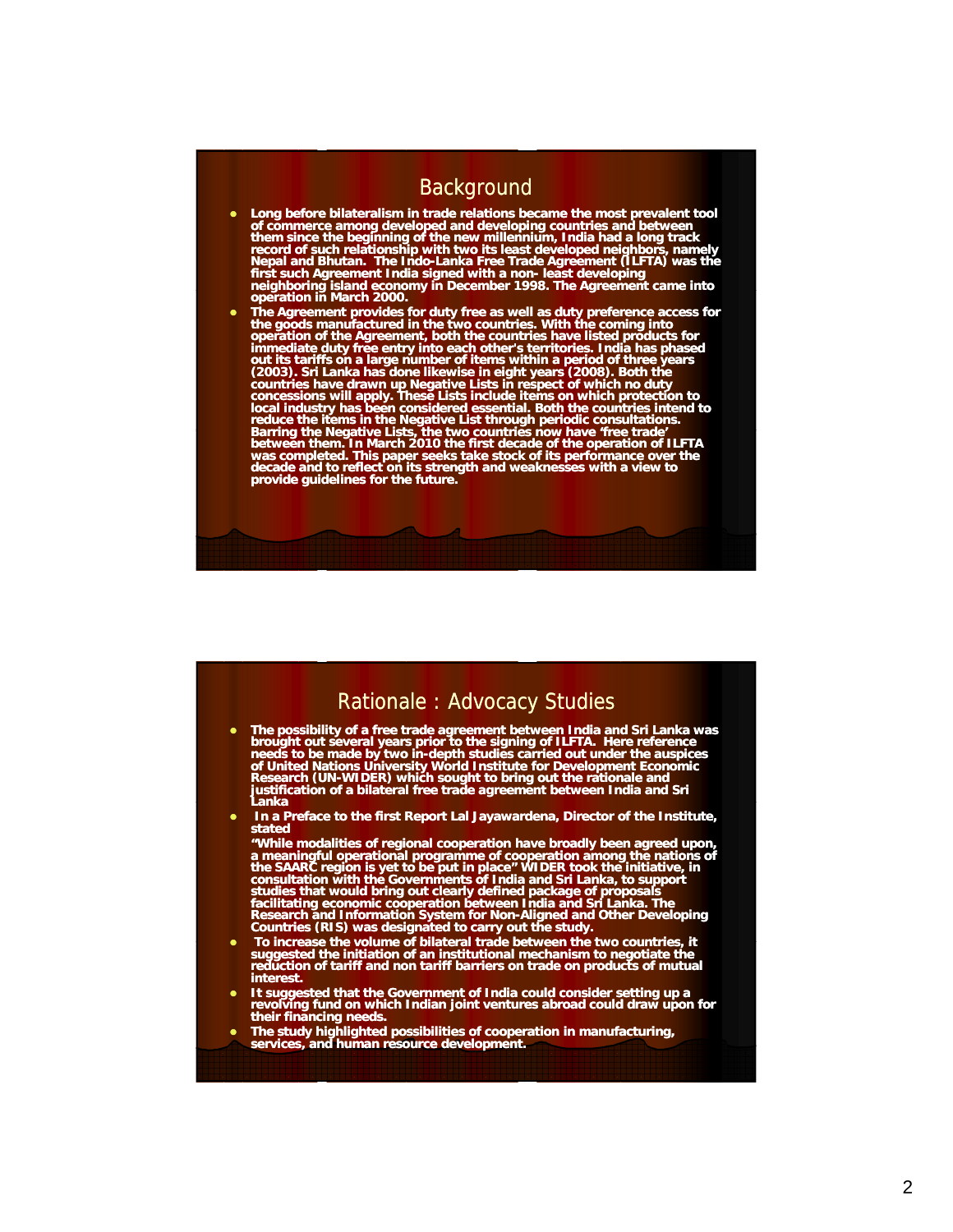## Rationale : Advocacy Studies (contd.)

- A follow-up 9th Study Group Report by WIDER on the same theme **of India – Sri Lanka economic cooperation stated that there was growing recognition that the countries of the region cannot rely exclusively on their traditional markets in OECD countries for fast export growth. The economic and trade environment which in the 1960s and 1970s provided a strong magnet for imports into OECD countries from developing countries (particularly from newly industrializing economies), had deteriorated, whereas competition to supply these markets had increased. Hence for a substantial increase in trade growth, South Asian countries needed to diversify their export markets particularly to East Asia and within South Asia**
- $\bullet$ **The emergence of trading blocks (eg. Single EEC market and proposed North American Free Trade Agreement) centered on the major world economic powers poses another challenge major world economic powers poses another challenge.**

 $\bullet$ 

**The study suggested a number of principles on the basis of which preferential trading arrangements could be institutionalized between India and Sri Lanka. The following principles were highlighted:**

#### Rationale : Advocacy Studies (contd.)

- All trade should be included except for a small exclusion list **of items, the value of which could be limited to a ceiling of 10-15 per cent of total imports. 15**
- **Non-tariff barriers such as prohibitions, quantitative restrictions and licensing should be abolished, with the exception of items on the exclusion list.**
- **Tariffs should be reduced in uniform manner for all items across-the board, except for items in the exclusion list. the**
- Tariff reductions should be based on the principle of an **equivalence of tariffs, across-the board for all items for all items in India and Sri Lanka ( except for those in the exclusion list). The level in both the countries would be the lower rate prevailing in both the countries. The equivalence in tariffs should be brought about in two to three years. Thereafter a minimum 30 per cent margin of preference should be granted by each country should be granted by each country.**
- Deeper reduction in tariffs, over and above the rates **derived on the basis of the equivalence principle and the preferential margin, should be permitted for selected items such as products of joint ventures, including specific consumer durables.**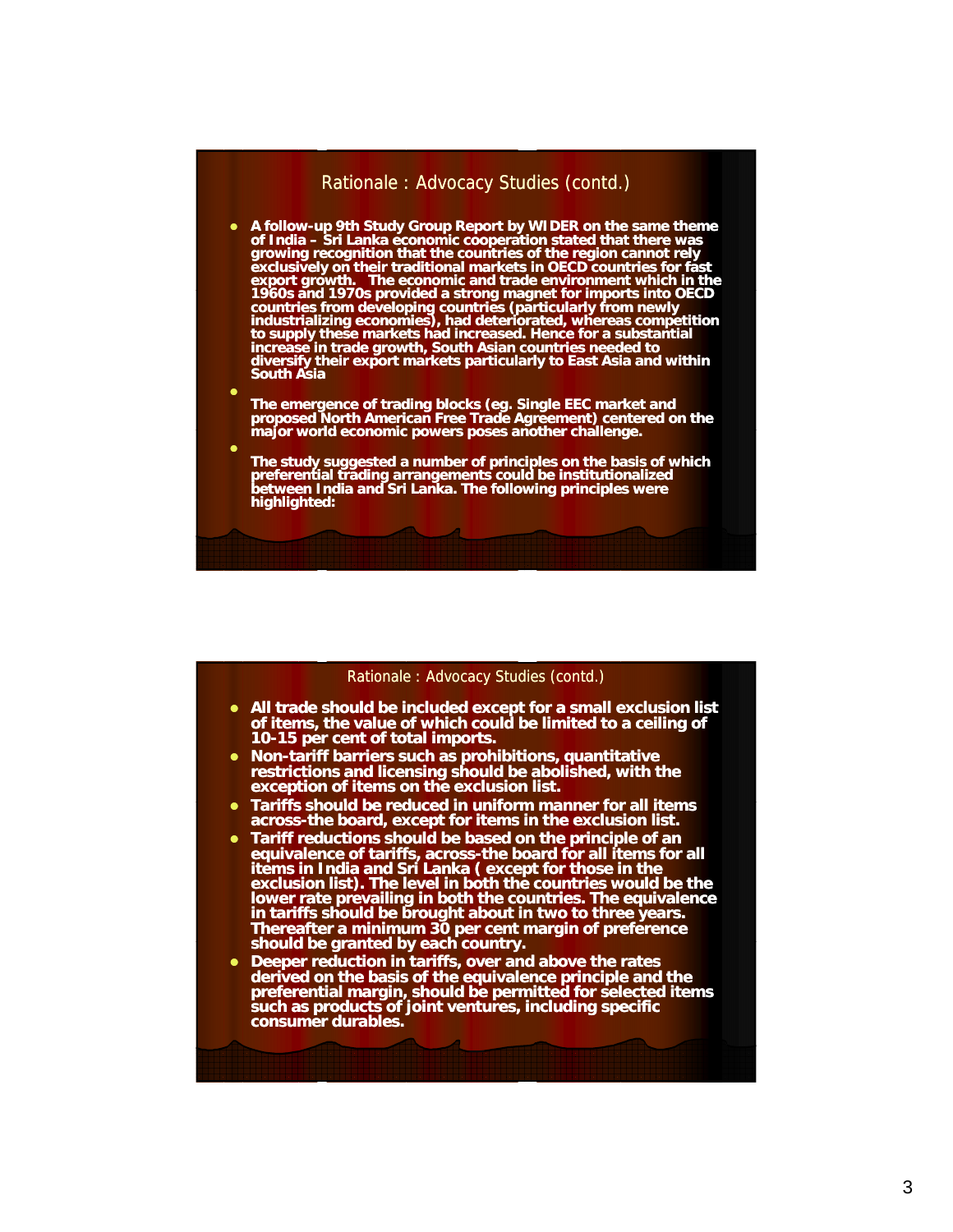#### **Rationale: Experience of Alternative Regional Trading Arrangements**

- The move towards bilateralism has also been induced by the two countries experience in participating in alternative preferential trading arrangements at the multilateral/regional levels. The two regional trading arrangements with both the countries' participation of relevance are
- (i) Asia Pacific Trade Agreement (APTA: earlier known as Bangkok Agreement-Asia's First Multilateral Preferential Trading Arrangement initiated under UN ESCAP in December 1975), and
- (ii) South Asian Preferential Trading Arrangement (SAPTA, implemented since December 1995) and following its deepening, to South Asian Free Trade Agreement (SAFTA, implemented since January 2006).

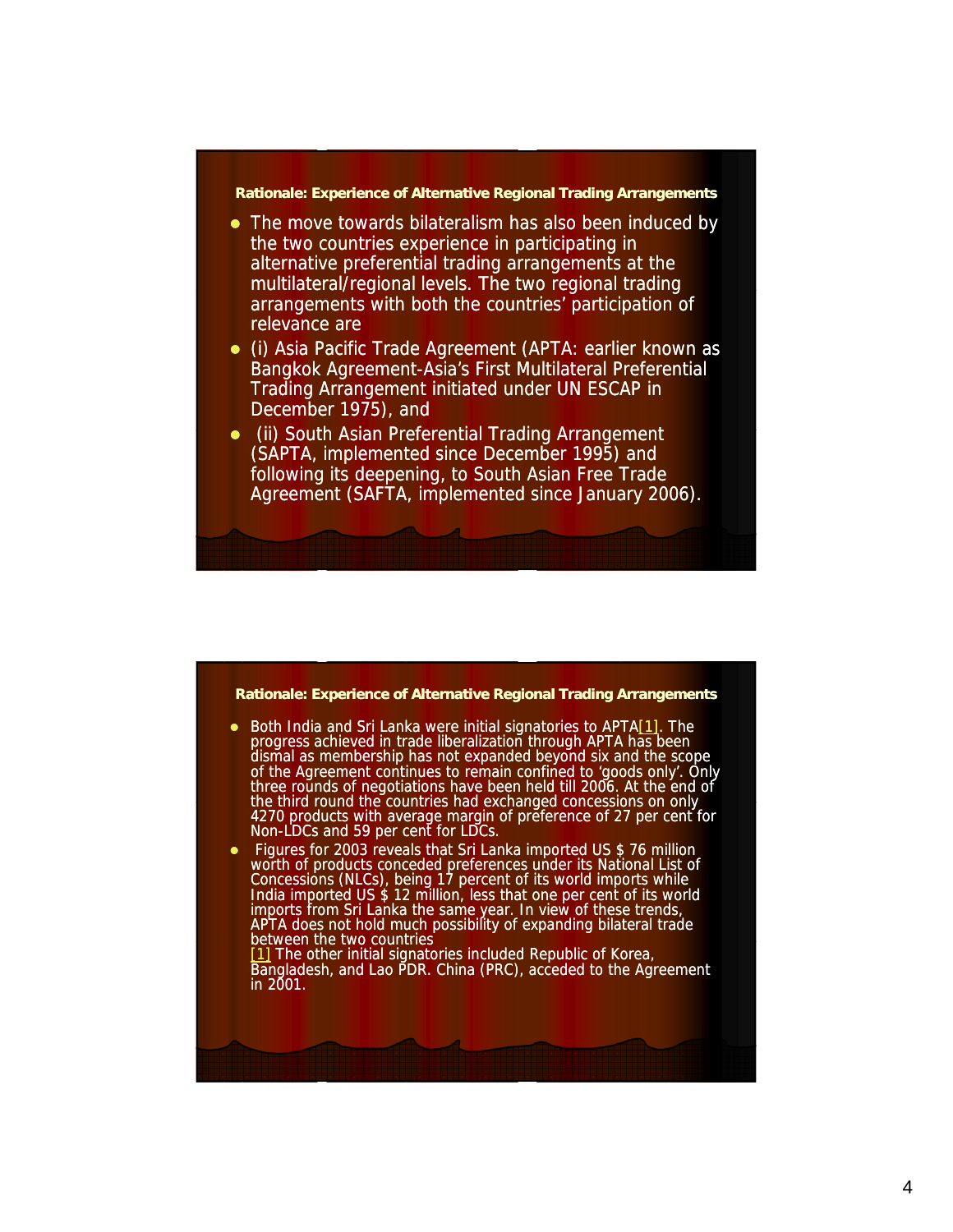#### **Rationale: Experience of Alternative Regional Trading Arrangements**

• The experience of the working of SAPTA/SAFTA does not seem to hold much promise for the two countries either. Till the end of third round (August 1999) India had offered concessions on 2927 products of which only 477 were in favor of non-LDCs. While India's margin of preference for LDCs was 50-100 per cent, those for non-LDCs were no more than 20-30 per cent Thus Sri Lanka, being a non-LDC, could not expect much from concessions offered by India.

 $\bullet$ 

# India's Import Share in Bilateral Trade of Products Offered Concessions Under different Categories.

| <b>Categories</b>                             | 1996-97  | 1997-98 | 1998-99 | 1999-00 | 2000-01 | 2001-02 |
|-----------------------------------------------|----------|---------|---------|---------|---------|---------|
| <b>Bilateral Total</b><br>Imports(U<br>SD'000 | 43985.2  | 30145.9 | 37703   | 44223.9 | 45010.2 | 67170.1 |
| <b>Negative List:</b><br>D(ii)                | 16       | 15.66   | 8.15    | 10.08   | 9.03    | 5.93    |
| Zero Duty: FI                                 | 6.98     | 3.51    | 9.69    | 10.78   | 24.19   | 19.13   |
| <b>Residual: SLR</b>                          | 71.81    | 65.72   | 75.58   | 71.79   | 59.79   | 68.35   |
| Tea                                           | 0.12     | 1.98    | 1.81    | 4.56    | 3.89    | 3.63    |
| <b>Textiles</b>                               | 1.52     | 0.81    | 3.77    | 2.25    | 2.71    | 2.18    |
| Garments                                      | $\theta$ | 0.01    | 0.51    | 0.83    | 0.3     | 0.1     |
| <b>All Categories</b>                         | 96.43    | 87.7    | 99.51   | 100.29  | 99.91   | 99.32   |
|                                               |          |         |         |         |         |         |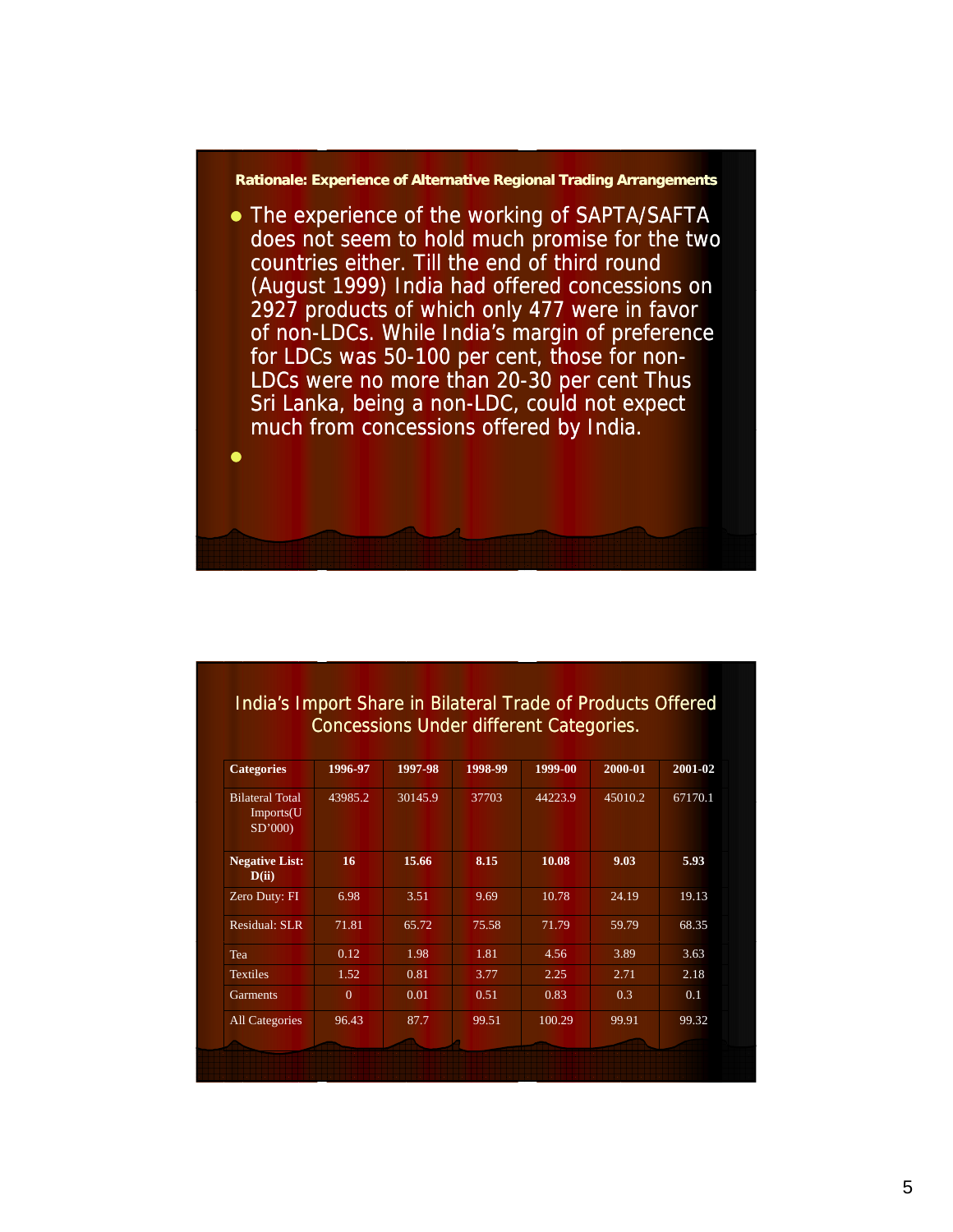

| <b>Categories</b>                                        | 1996-97  | 1997-98  | 1998-99  | 1999-00  | 2000-01  | 2001-02  |
|----------------------------------------------------------|----------|----------|----------|----------|----------|----------|
| <b>Bilateral Total</b><br><b>Exports</b><br>(USD)<br>000 | 479736.5 | 488501.9 | 43444.04 | 499072.5 | 640206.2 | 628939.7 |
| Negative List:<br>D(ii)                                  | 43.36    | 37.3     | 32.46    | 36.6     | 36.66    | 38.28    |
| Zero Duty: FI                                            | 0.84     | 0.88     | 1.55     | 0.97     | 0.78     | 0.83     |
| Residual: SLR                                            | 39.17    | 44.07    | 52.82    | 51.76    | 49.19    | 43.84    |
| Phased: F II                                             | 12.66    | 12.46    | 12.47    | 10.23    | 12.68    | 11.5     |
| <b>All Categories</b>                                    | 96.03    | 94.71    | 99.3     | 99.56    | 99.31    | 94.45    |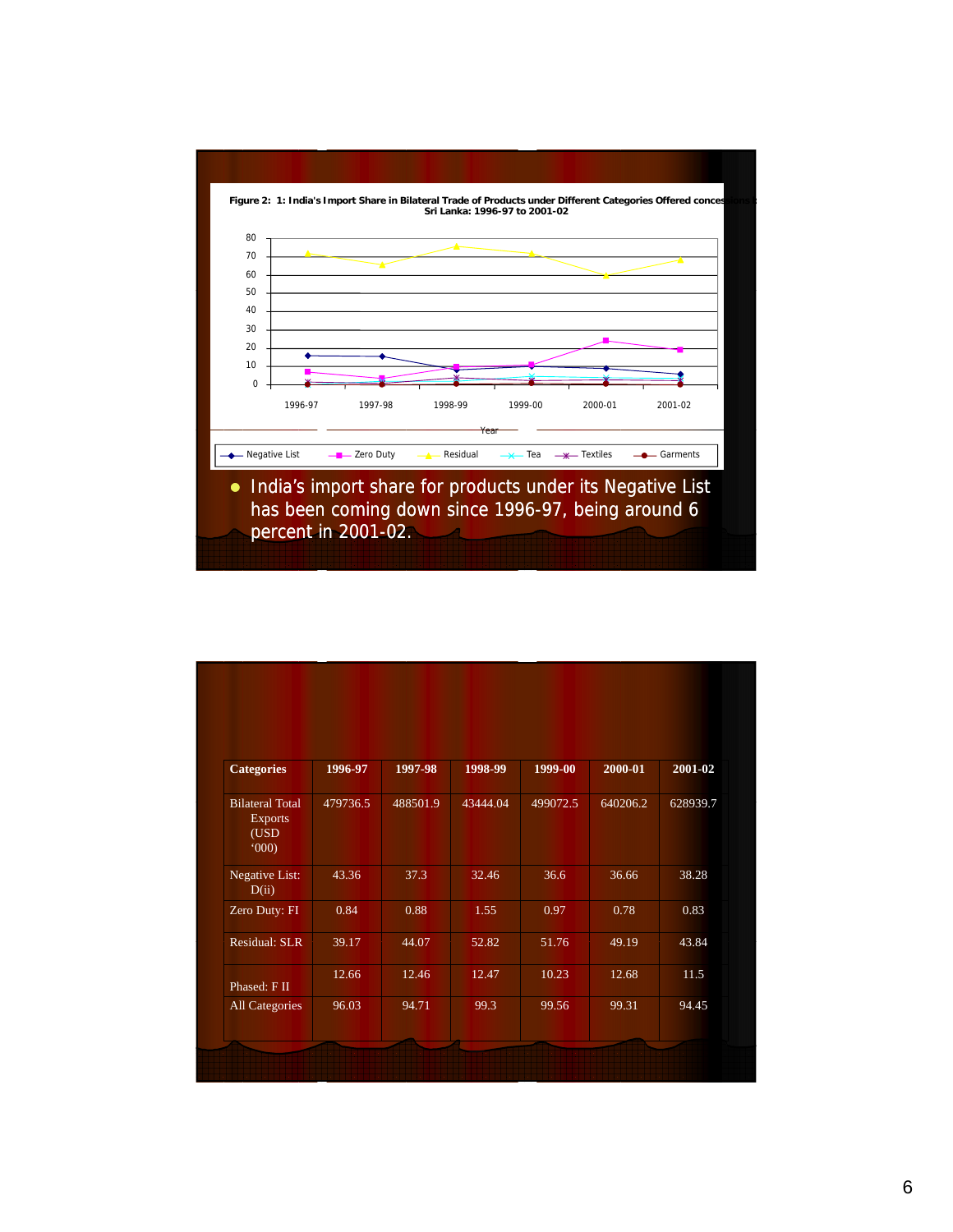

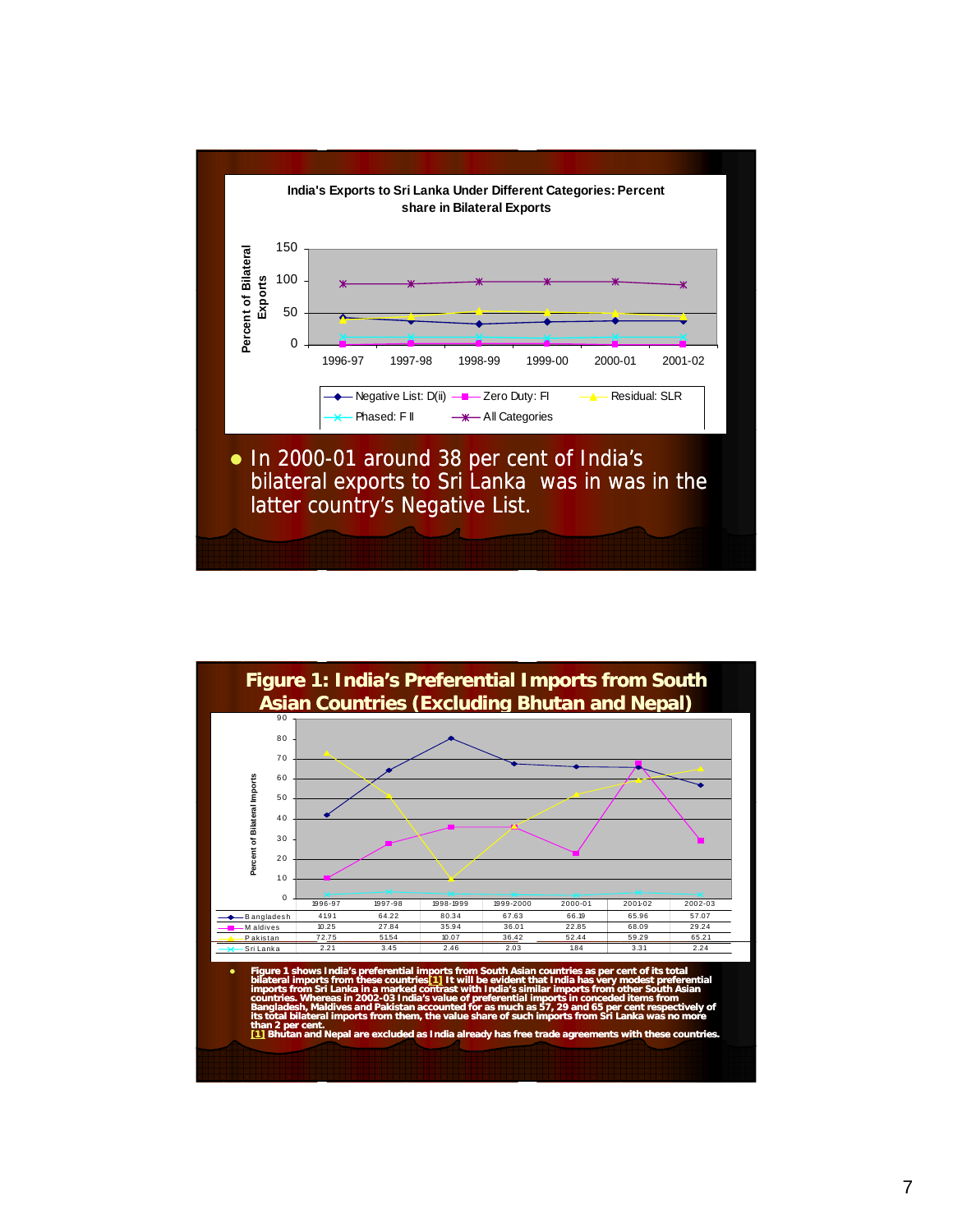

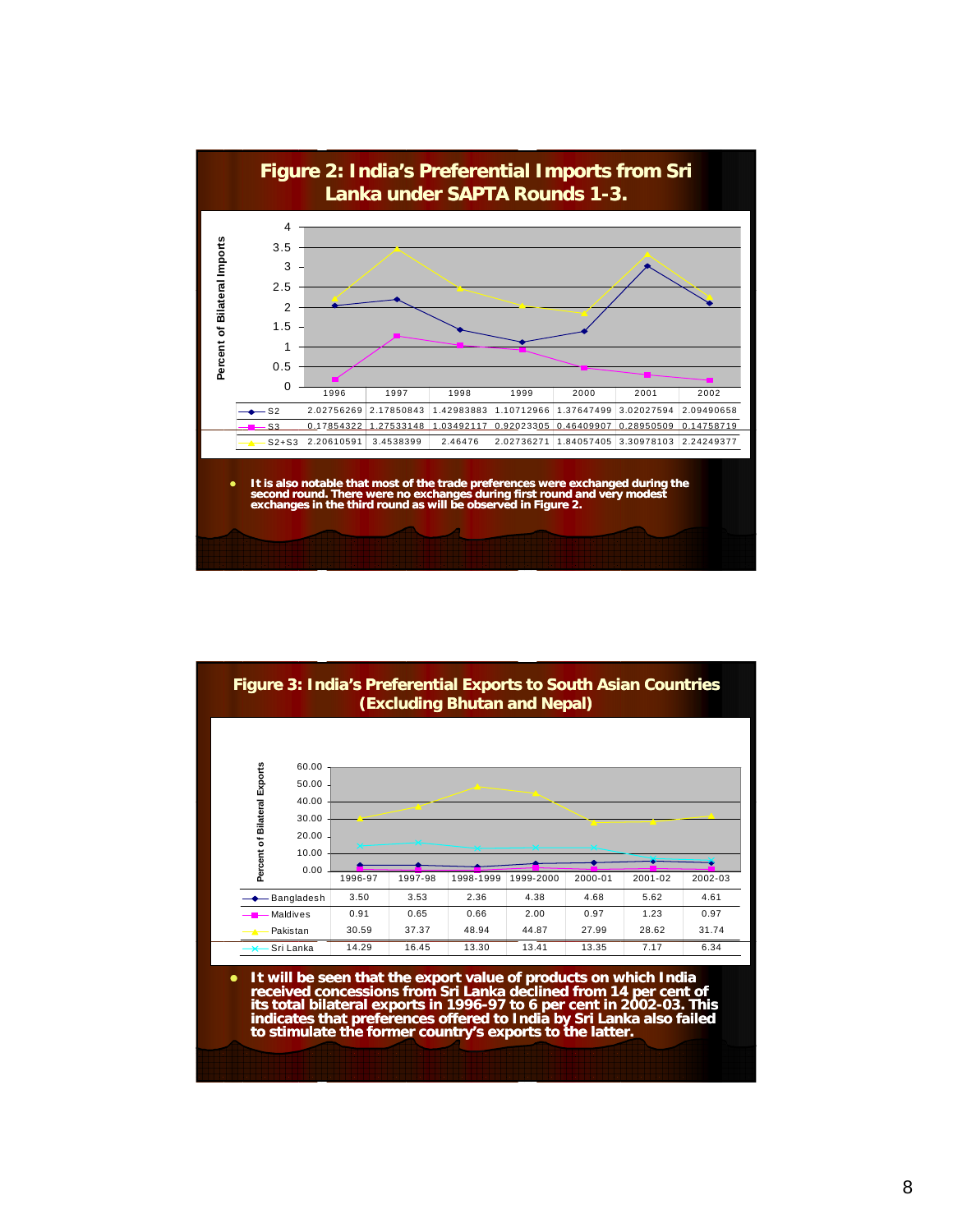



- z **Article 1 of the text of the ILFTA spells out the objectives of the Agreement.**
- **1. The Contracting Parties shall establish a Free Trade Area in accordance with the provisions of this Agreement and in conformity with relevant provisions of the General Agreement on Tariffs and Trade, 1994.**
- **The objectives of this Agreement are:**
- **•** (i) To promote through the expansion of trade the harmonious **development of economic relations between India and Sri Lanka.**
- **•** (ii) To promote fair conditions of competition for trade between **India and Sri Lanka.**
- **•** (iii) In the implementation of this Agreement the Contracting **Parties shall pay due regard to the principle of reciprocity.**
- **•** (iv) To contribute this way, by the removal of barriers to trade, to **the harmonious development and expansion of world trade.**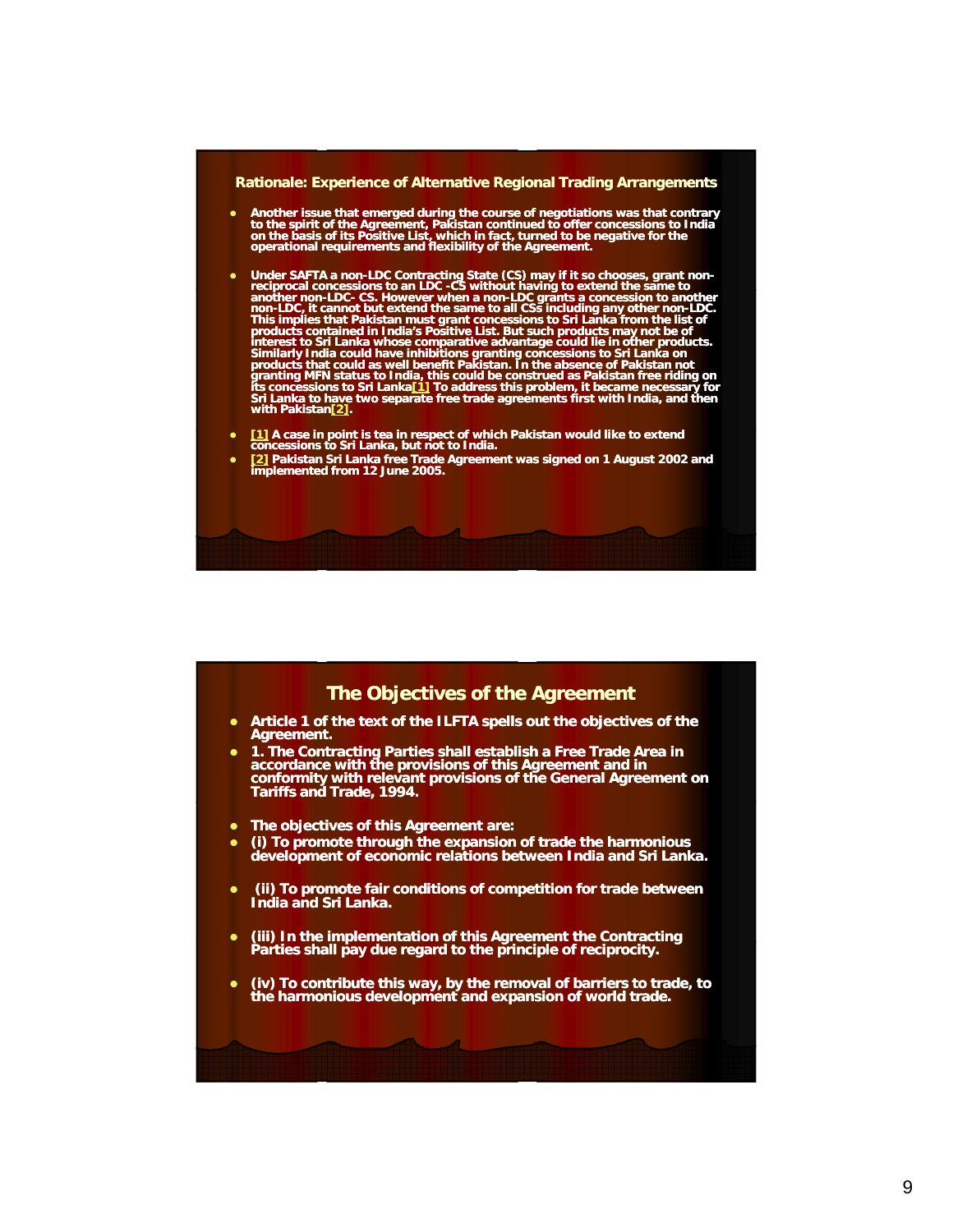### **The Objectives of the Agreement**

- The Agreement seeks to establish a "Free Trade Area" in **conformity with this Agreement and in conformity with the relevant provisions of GATT, 1994. This is far from being achieved as documented in various studies. For instance Mukherji et al (2003) found that 38 per cent of India's bilateral exports to Sri Lanka in 2001 2001-02 were subject to products contained in Sri 02**  Lanka's Negative List while only 6 per cent of India's imports from **Sri Lanka were subject to products contained in its Negative List in the same year. Thus the attainment of a free trade area, which envisages that 'substantially all trade" (generally 90 per cent of the trade) be liberalized, has not been satisfied. Having stated this, it must be noted that in the spirit of non reciprocity between**  the two trading partners- one much larger in size, population and<br>national income, (India) had put out a list of only 429 items in its **Negative List while Sri Lanka had a much larger List of 1180 items.**
- $\bullet$ The first objective is to promote, through the expansion of trade,<br>harmonious development of economic relations between the two **countries. To understand this objective, we need to look into the flow of trade between India and Sri Lanka prior to**
- z **the signing of the Agreement till to date. This has been presented in Figure 4 below.**

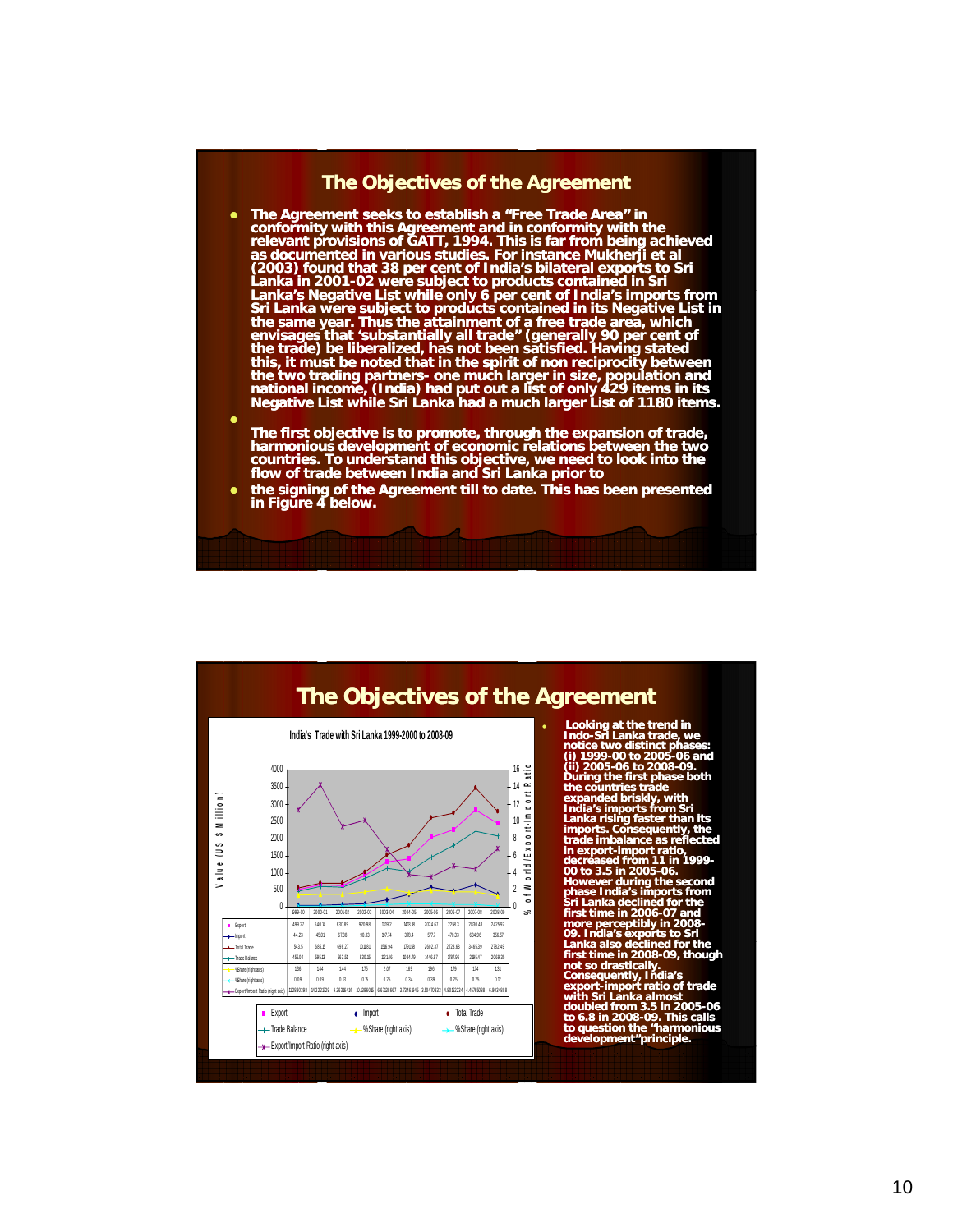## **The Objectives of the Agreement**

- **A second objective of the Agreement has been to promote fair conditions of competition for trade between India and Sri Lanka. In this context it must be noted that no competition policy has been invoked under the Agreement. Such a principle could be invoked under a more comprehensive agreement now being discussed on the table between the two countries. Monopolistic or monopsonist conditions at any end of the market could prevent monopsonist conditions at any end of the market could the benefits of trade liberalization to reach the end user[1].**
- z **The third objective of the Agreement envisages that in the implementation of this Agreement the Contracting Parties shall pay due regard to the principle of reciprocity. It must be highlighted here that the principle invoked in the Agreement goes beyond reciprocity as the larger country has offered a longer phase out time for trade liberalization for the smaller neighbor as also accepted a much larger Negative List, in keeping with the protective concerns of its much smaller neighboring island economy.**

 $\bullet$ 

**[1] There were reports that prices of cement imported from India to Sri Lanka did not decline in spite of tariff preferences offered on them. More analysis needs to be done to examine how the terms of trade between exporters and importers have changed following trade preferences.**

#### **The Objectives of the Agreement**

- The fourth and final objective is to the removal of barriers to trade and to the harmonious development and expansion of world trade. This objective however remains to be achieved as a number of non-tariff barriers in the nature of quotas, licensing, prohibitions of various types continue to act as impediments to bilateral trade.
- It is notable that the Sri Lanka Standards Institution (SLSI) has recognized India's Export Inspection Council's (EICs) inspection and certification for the purpose of Import Inspection Scheme of Sri Lanka being operated by SLSI covering 85 products, under a Memorandum of Understanding (MOU) signed on 26 December, 2002 which became operational from August 2004. A reciprocal MOU of SLSI with EIC for food products is pending.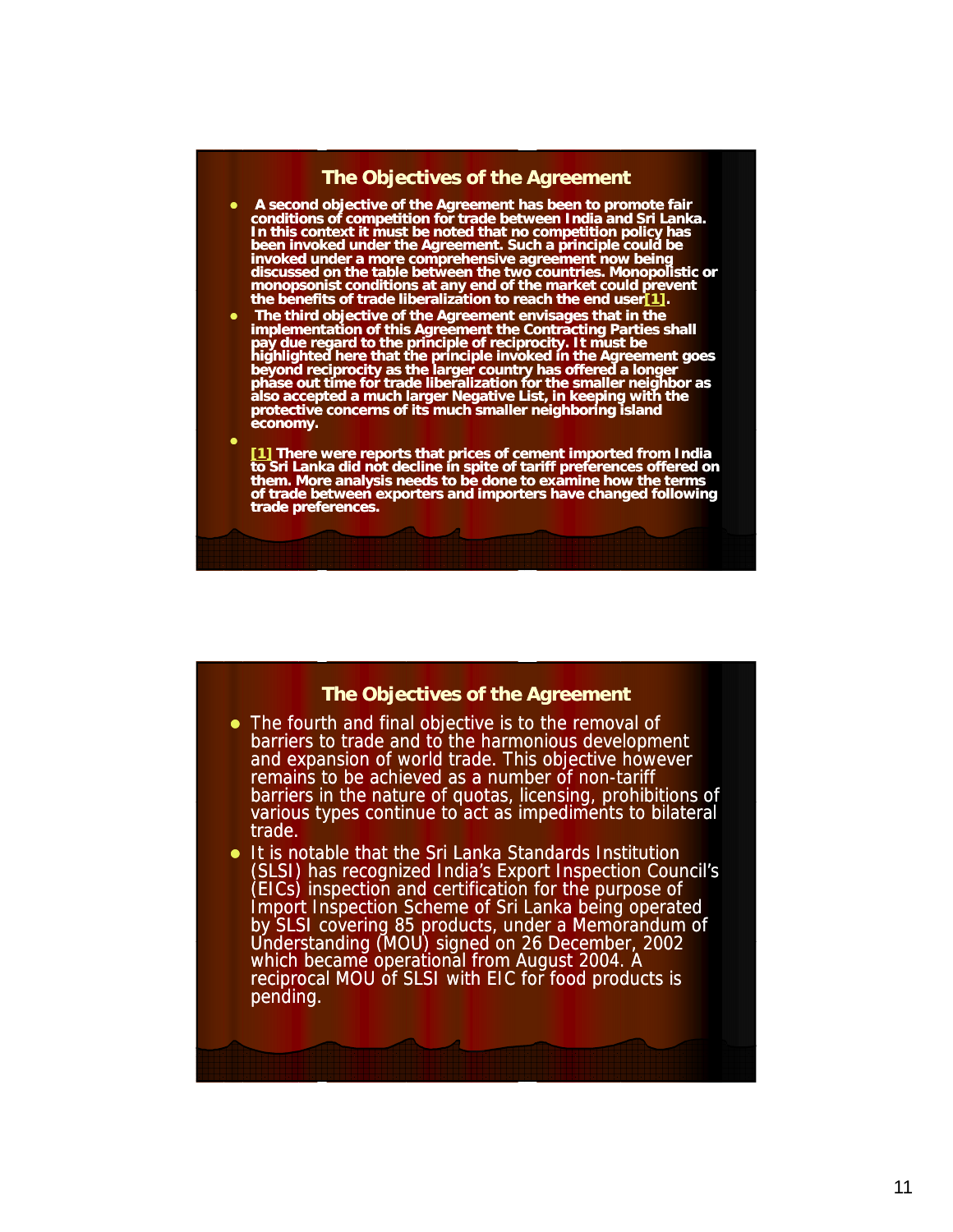## **Expectations: Looking Ahead**

- $\bullet$  At the time of signing of the Agreement, there were deep apprehensions, particularly among stakeholders in Sri Lanka.
- $\bullet$  In view of these apprehensions, it took nearly 15 months for both the countries to draw up their respective Negative Lists.
- Thus Sri Lanka drew up a long Negative List mainly to protect their agriculture, livestock, rubber and paper products, iron and steel, machinery and electrical items.
- India's Negative List sought to protect its garment, plastic and rubber manufacturers.

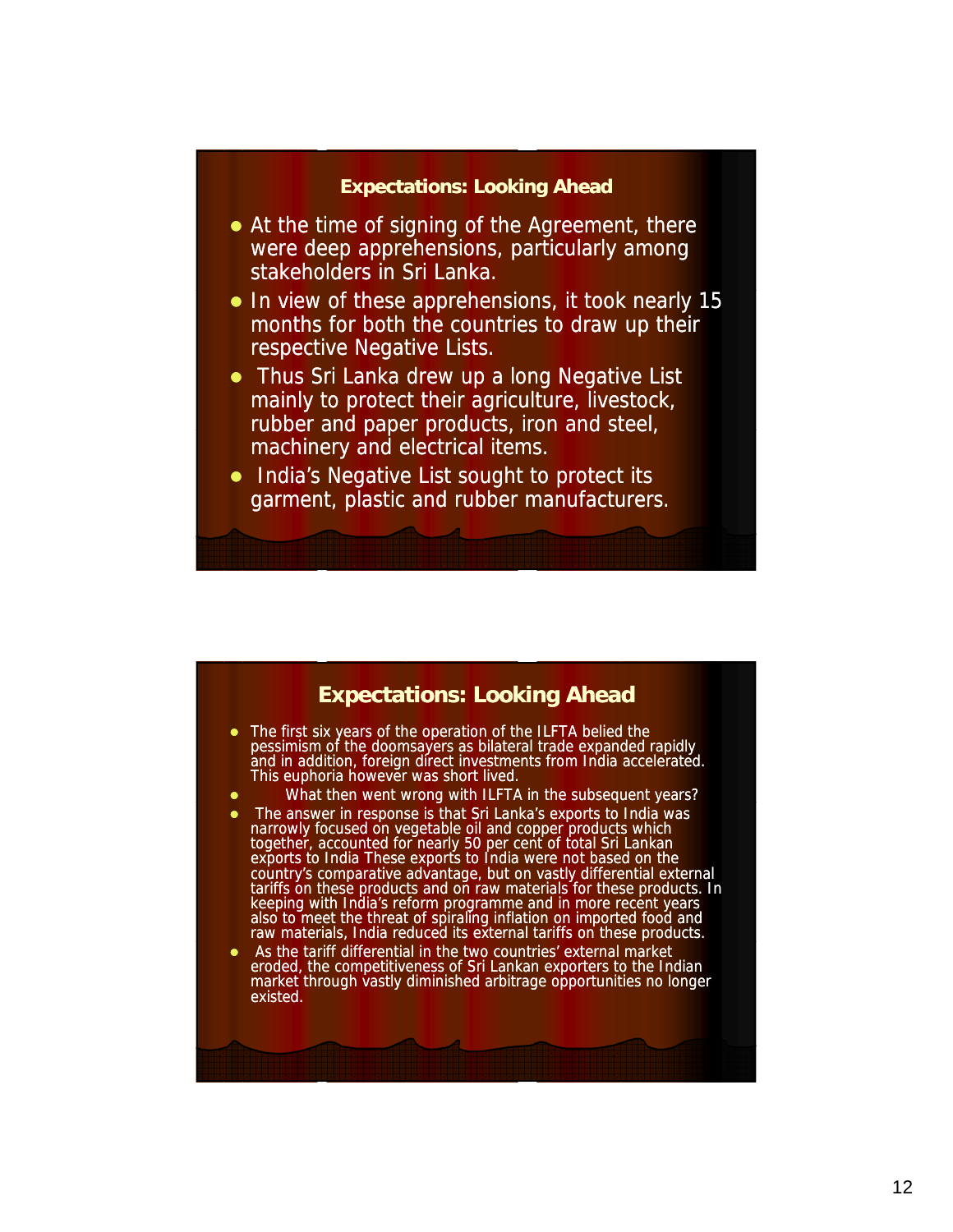#### **Expectations: Looking Ahead**

• One positive indirect consequence of ILFTA has however been the substantial increase in Indian investments to Sri Lanka has increased cumulatively from a mere US \$ 4 million in 1998 to US \$ 126 million in 2008. India is now the second largest investor in the country, exceeded only by Malaysia According to figures presented by the Indian Embassy in Colombo, the cumulative investment by India is even higher at US\$ 400 million. Another US\$ 300 million Indian investment approved by Board of Investment is in pipeline at various stages of investment. A major upshot of the FTA has been the beginnings of major Sri Lankan investments in India as well If capital flows, mainly from India to Sri Lanka is factored in, the overall imbalance, taking both current and capital flows, is to some extent moderated.